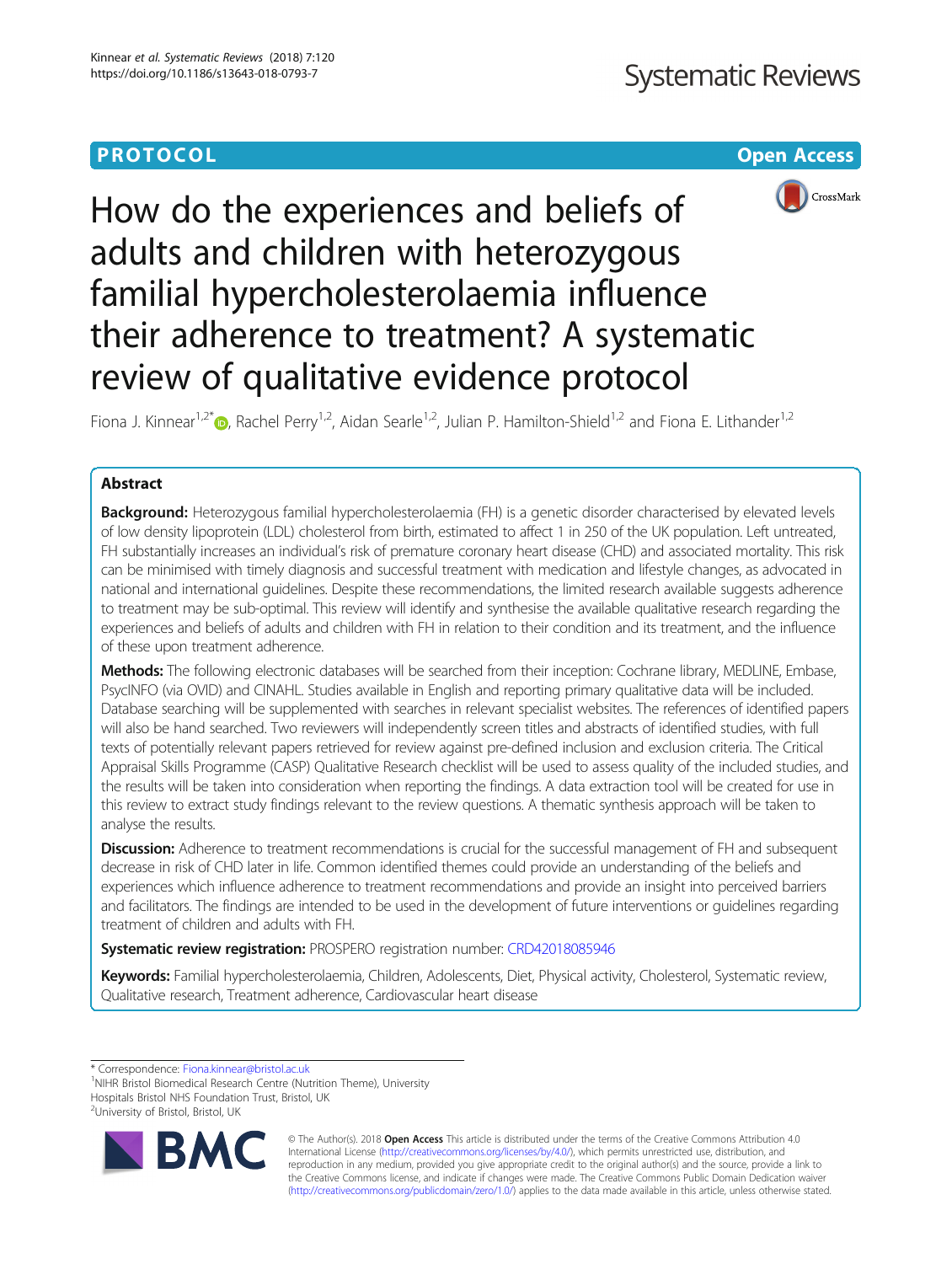# Background

Familial hypercholesterolaemia (FH) is an autosomal dominant hereditary disorder, characterised by markedly elevated levels of low-density lipoprotein (LDL) cholesterol from birth [[1\]](#page-4-0). This review will focus on heterozygous FH (henceforth to be known as FH) which has been estimated to affect 1 in 250 of the UK population [[2\]](#page-4-0) and substantially increases risk of premature coronary heart disease (CHD) and associated mortality [[3,](#page-4-0) [4](#page-4-0)]. However, this risk can be reduced with appropriate lifelong treatment [\[5](#page-4-0)]. UK and international guidance recommends that individuals with FH should commence life-long lipid-lowering drug therapy from 10 years of age, alongside the adoption of lifestyle advice which aims to encourage maintenance of a healthy weight, smoking avoidance, participation in regular physical activity (PA), limited alcohol consumption and adherence to a healthy, balanced diet [[6,](#page-4-0) [7\]](#page-4-0).

There are very little data regarding medication and lifestyle advice provision and adherence in the FH population [[8\]](#page-4-0). From the available evidence, it appears that healthcare professionals are following the guidelines with the majority of adults [[9](#page-5-0)], but treatment provided to children is inconsistent [\[4](#page-4-0), [10](#page-5-0)]. While adherence to medication in adults appears to be high  $[11–13]$  $[11–13]$  $[11–13]$  $[11–13]$ , a Dutch questionnaire survey found that only 49% of adults with FH adhere to dietary and PA recommendations [[11](#page-5-0)]. Similarly, the adoption of lifestyle recommendations has been reported to be low in children [\[10\]](#page-5-0).

Qualitative research can provide an insight into an individual's understanding, perceptions and beliefs of their condition and its management. This can enable the development of an understanding of how and why individuals' display certain behaviours and an awareness of factors influencing their decisions to adhere to treatment [[14\]](#page-5-0). Illness perceptions and beliefs about treatment have been found to influence treatment compliance in adults with chronic conditions such as asthma  $[15, 16]$  $[15, 16]$  $[15, 16]$ , epilepsy [[17\]](#page-5-0) and hypertension [\[18\]](#page-5-0). Specifically, necessity and concern beliefs have been found to be modifiers of treatment adherence across a range of health conditions [\[19](#page-5-0)]. Similar findings have been found for children and adolescents with asthma [[20\]](#page-5-0), cystic fibrosis [[21\]](#page-5-0) and type 1 diabetes [[22\]](#page-5-0). Within the FH population, adherence to treatment has been found to be influenced by several factors including knowledge of FH [[23\]](#page-5-0), perception of risk [\[24](#page-5-0)], beliefs about influence of treatment upon long-term health [[23\]](#page-5-0) and personal experiences such as family history of cardiovascular disease [[25](#page-5-0)]. Furthermore, barriers to adhering to treatment have been highlighted including a lack of motivation [\[23](#page-5-0)], social acceptance [[24](#page-5-0)] and concerns regarding medication [[26](#page-5-0)]. From the limited research conducted in young adults with FH, experiences of family history of disease has been found to influence decisions regarding treatment [\[25\]](#page-5-0) and lack of credible information, motivation and symptoms highlighted as barriers to adhering to treatment [[25,](#page-5-0) [27](#page-5-0)].

Results from these individual studies provide useful insights but are restricted by their small sample sizes and are subject to bias resulting from the researcher's interpretation of the participants' views, and the quotes they select to present in the findings. By conducting a systematic review of qualitative studies, a wider range of patient perceptions and experiences can be examined which allows for common themes to be identified and explored in more depth [[28](#page-5-0)]. Furthermore, it could provide awareness of common enablers and barriers to treatment adherence within the patient population group. These findings would be useful in the development of future interventions or recommendations for the FH population. To date, one systematic review of qualitative research in the FH population has been carried out [[29](#page-5-0)]; however, it aimed to answer questions regarding the influence of screening approaches on diagnostic rates. Thus far, no synthesis of qualitative data regarding the experiences and beliefs of individuals with FH in relation to their condition, its treatment and the influence of these upon treatment adherence has been carried out.

## Research objective

This systematic review aims to identify and synthesise the available qualitative evidence regarding the experiences and beliefs of adults and children with FH in relation to their condition, its treatment and the influence of these upon treatment adherence. This review also seeks to identify any perceived enablers and barriers to treatment adherence. The findings are intended to be used in the development of future interventions or guidelines targeting medication and lifestyle behaviours in children and adults with FH.

#### Research questions

In adults and children with FH:

- What are the experiences and beliefs of individuals' in relation to their condition, its associated morbidity and mortality risk and treatment?
- How do these experiences and beliefs influence individuals' adherence to pharmacological and lifestyle treatment recommendations?
- Are there any enablers and/or barriers to adhere to pharmacological and lifestyle treatment recommendations?
- Do the findings differ between adults and children?

#### Methods

Where appropriate for qualitative reviews, the reporting of this protocol is in accordance with the 'Preferred Reporting Items for Systematic Review and Meta-Analysis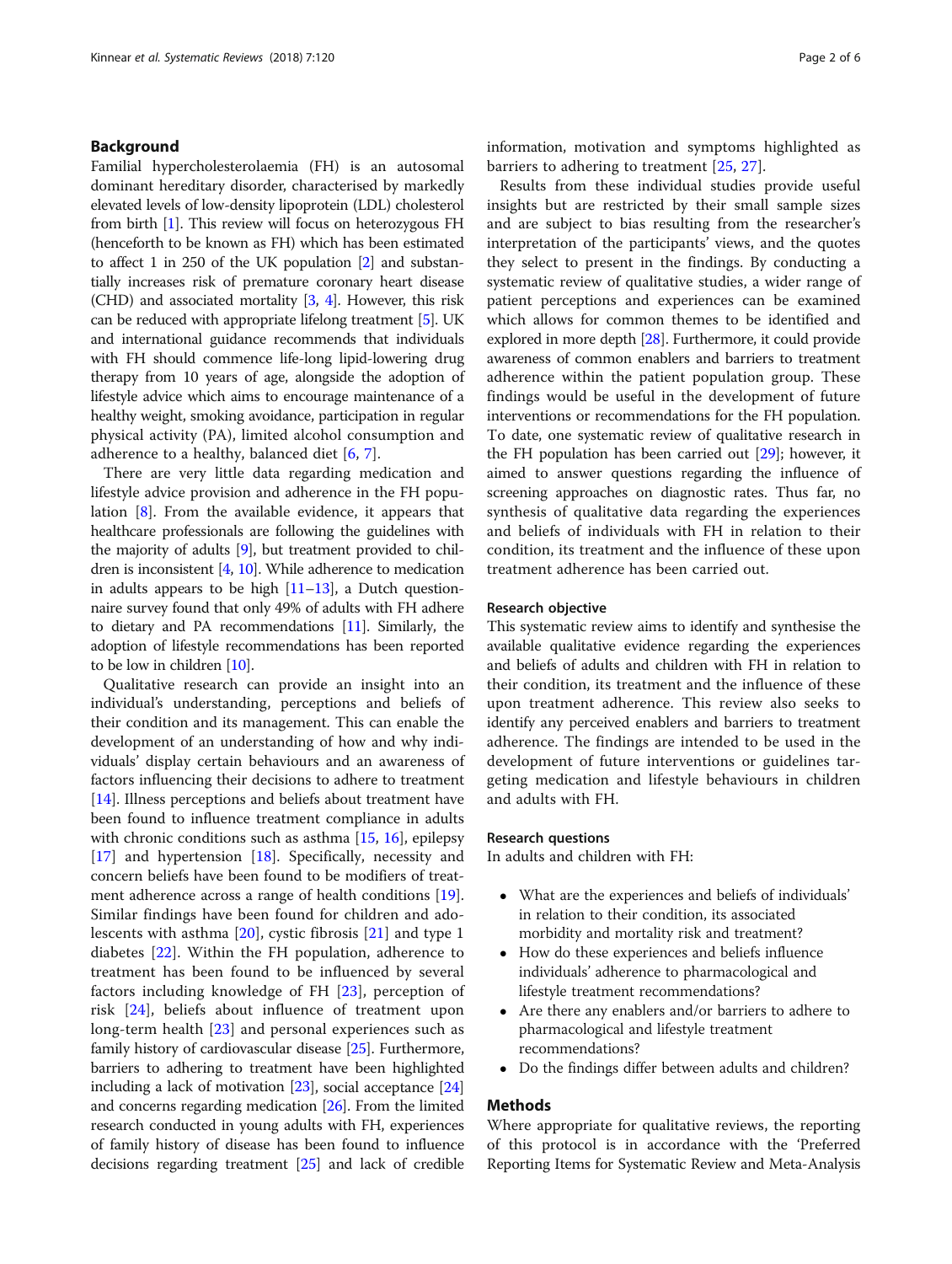Protocols (PRISMA-P) 2015 checklist' [\[30](#page-5-0)]. A completed checklist for this review protocol is available in Additional file [1.](#page-4-0) This protocol will also be reported in accordance with the enhancing transparency in reporting the synthesis of qualitative research (ENTREQ) statement [[31\]](#page-5-0).

#### Eligibility criteria

Papers reporting studies that meet the following criteria will be included in the analysis.

# **Participants**

The participants include individuals aged  $\geq 10$  years with clinically diagnosed FH. In this review, a genetic diagnosis of FH is not required for inclusion if the study clearly states that the study population has all received a clinical diagnosis. The age of 10 years was used as a cutoff as this is age that children with FH are currently advised to be considered for treatment with statins and to attend subsequent follow-up appointments in a FH specialist clinic in the UK [\[7](#page-4-0)]. Individuals with a history of cardiovascular heart disease will be included. Individuals with a diagnosis of homozygous FH will be excluded.

#### Phenomena of interest

This review will consider any studies that investigate the experiences and beliefs of individuals with clinically diagnosed FH in relation to their condition, its associated morbidity and mortality risk and recommended pharmacological and lifestyle change treatment. Studies focusing on specific elements of FH which are unrelated to the research objectives of this report, such as attitudes towards genetic testing, will be included if the study also includes findings relevant to this review which can be independently extracted. Studies in which the focus is upon the perceptions and experiences of the family members, for example, parents of children and adolescents with FH, will also be included.

# Type of studies

This review aims to explore the experiences and beliefs of individuals which are most appropriately done through analysis of qualitative data, and as such, only qualitative studies that report primary data will be included. For the purpose of this review, qualitative research refers to studies in which widely recognised qualitative methods of data collection and data analysis have been used. This includes, but is not limited to, data collection methods such as focus groups and interviews, and data analyses methods including narrative analysis and grounded theory [[32](#page-5-0)]. Only studies in which the full text is available in English will be eligible for inclusion. This decision was taken due to the potential problems in interpreting and translating qualitative data in another language by the

research team and lack of resource to carry this out. Mixed method studies, in which both quantitative and qualitative methods were used, will be included if it is possible to extract only the qualitative data. Quantitative studies, commentaries or reviews on the subject will be excluded. Studies which exclusively collected information through self-reported questionnaires or researcher administered surveys will be excluded as this does not allow for an in-depth understanding of individuals' beliefs.

#### Intervention/exposure

In this review, treatment is defined as any action taken by individuals with FH in an attempt to manage their condition as a result of their own knowledge of the condition, advice given to them by a healthcare professional or from other family members. This includes, but is not limited to, behaviours relating to medication, weight management, smoking, diet and physical activity. Variations in the length of time since diagnosis and the mode of delivery, intensity and content of treatment advice which individuals will have received are expected; however, no exclusions will be made based on this criteria.

# **Setting**

Studies will be included regardless of the country in which they were conducted and the setting in which the qualitative data were collected from individuals.

#### Search strategy

The search will be systematic, pre-planned and comprehensive in order to find all available studies, as recommended for thematic synthesis [\[31,](#page-5-0) [33](#page-5-0)]. The search strategy will be developed by two reviewers (FK, RP) with reference to the available guidance and recommendations [\[31,](#page-5-0) [34,](#page-5-0) [35\]](#page-5-0), as well as consultation with an information specialist with previous experience in designing qualitative search strategies. It will be carried out by one reviewer (RP).

# Electronic searches

Literature searches will be undertaken in the following databases for published articles: MEDLINE, Embase, PsycINFO (via OVID), Cochrane library and CINAHL. All will be searched from the inception of the database to present. Search terms relating to the population will be combined with a validated search filter [\[36\]](#page-5-0) containing terms relating to qualitative methods and methodology. The search will use a combination of subject headings (e.g. MeSH) and text words. A draft of the search strategy intended for use in MEDLINE is available in Additional file [2](#page-4-0). The same search strategy will be used in the other listed databases, with appropriate subject headings and database-specific modifications to syntax and qualitative search filter applied.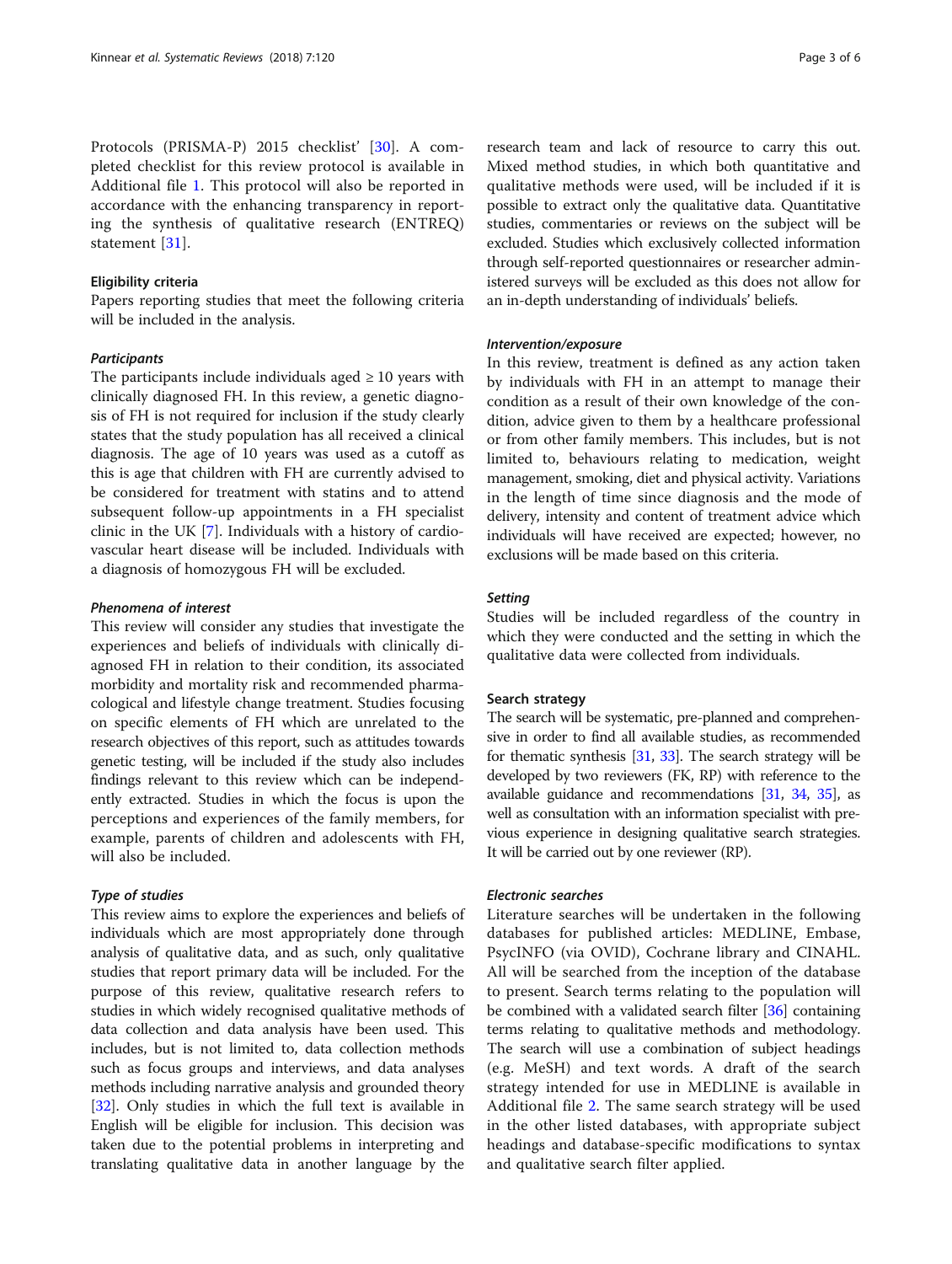# Searching other resources

The reference lists of all included studies will be hand searched for additional studies. As qualitative research is often found in grey literature such as conference abstracts and theses [[31](#page-5-0)], the OpenGrey database will be searched. Relevant specialist websites, including charities and government health departments with a focus in lipid, cardiac or genetic disorders will also be searched, e.g. American Heart Association, the international FH Foundation, the British Heart Foundation and the Simon Broome Register. Authors of any identified abstracts will be contacted to establish if full text is available. Experts in the area will be contacted to enquire about the existence of any unpublished work.

# Data management

The search results will be managed using Endnote reference management software. The results from the database searches will be imported into an Endnote library, with duplicates removed during the screening of the data.

# Selection of studies

Two reviewers (FK, RP) will independently screen the titles and abstracts of all retrieved records for inclusion. Full-text copies of potentially relevant studies will be retrieved for in-depth review against the inclusion criteria. The full-text articles will be screened independently by two reviewers (FK, JHS). Explanations for exclusion will be recorded at the full-text stage. A Preferred Reporting Items for Systematic Review and Meta-Analysis (PRISMA) flow chart will be produced to illustrate the different stages of study selection. Full-text articles which are judged to meet inclusion criteria will be taken forward to appraisal and data extraction stages.

# Data extraction

Firstly, the contextual and methodological information of the included studies will be extracted into a study table designed for this review, as recommended [\[34](#page-5-0)]. Information on the following will be extracted:

- Publication information: author, year of publication, country of study
- Sample characteristics: number of participants, demographics, FH diagnostic criteria
- Study design: methodological approach, conceptual bases underlying study, analysis method, setting
- Study objectives or aims

Secondly, in line with Thomas and Harden's approach [[33\]](#page-5-0), study findings (data) will be extracted using a tool designed specifically for this review. All text and quotations reported in the 'results/findings,' 'discussion' and 'conclusion' sections of papers, as well as in any supplemental files provided by the authors, will be considered for extraction. This inclusive approach to data extraction has been taken to minimise risk of missing findings which may be of potential value to the synthesis, as it is recognised that authors may report useful data out with the 'findings' section [\[34](#page-5-0)]. Any data judged to be relevant to the research questions of this review will be extracted. This data will take the form of first-order constructs (participants' quotes and author summaries of quotes) and second-order constructs (author's interpretations).

Both stages of data extraction will be carried out independently by two reviewers (FK, AS), with any disagreement resolved by discussion until consensus is reached, with a third reviewer (FL) consulted if required. The data extraction tool will be piloted on the first five studies, after which its suitability for use will be discussed and any required amendments made before continuation of data extraction on the remaining studies. Microsoft Excel or NVivo software will be used to manage the extracted data.

# Critical appraisal of study quality

The Critical Appraisal Skills Programme (CASP) Qualitative Research Checklist [[37\]](#page-5-0) will be used to assess the methodological validity of included studies. This will be carried out by two reviewers (FK, AS), with any disagreements discussed with a third reviewer (RP or FL). This tool was chosen as it can be applied to qualitative research of various designs, is frequently used in the literature [\[31](#page-5-0)] and is a recommended tool [[34](#page-5-0)].

To avoid the possibility of excluding potentially valuable insights that can be generated from qualitative studies assessed to be inadequately designed or reported [\[28\]](#page-5-0), the results of the appraisal will not be used to exclude any study. In their worked example of thematic synthesis methodology, Thomas and Harden [[33](#page-5-0)] chose not to exclude studies as there is no widely accepted and empirically tested method for excluding studies based on their quality. However, it is recommended that the quality of included studies should be critically analysed in the subsequent data synthesis and be considered when drawing conclusions in systematic reviews of qualitative research [[31](#page-5-0)]. Therefore, the appraisal findings will be presented alongside the findings of the review. Furthermore, after synthesis, the relative contributions of studies to the derived analytic themes and any recommendations which are made based on these will be explored in relation to their evaluated quality.

# Data synthesis

There are many recognised methods for qualitative synthesis, with no gold standard method recommended for use [[38\]](#page-5-0). Instead, it is advised that the choice of method should be informed by the type and scope of review question and the content of the available literature [\[34](#page-5-0)].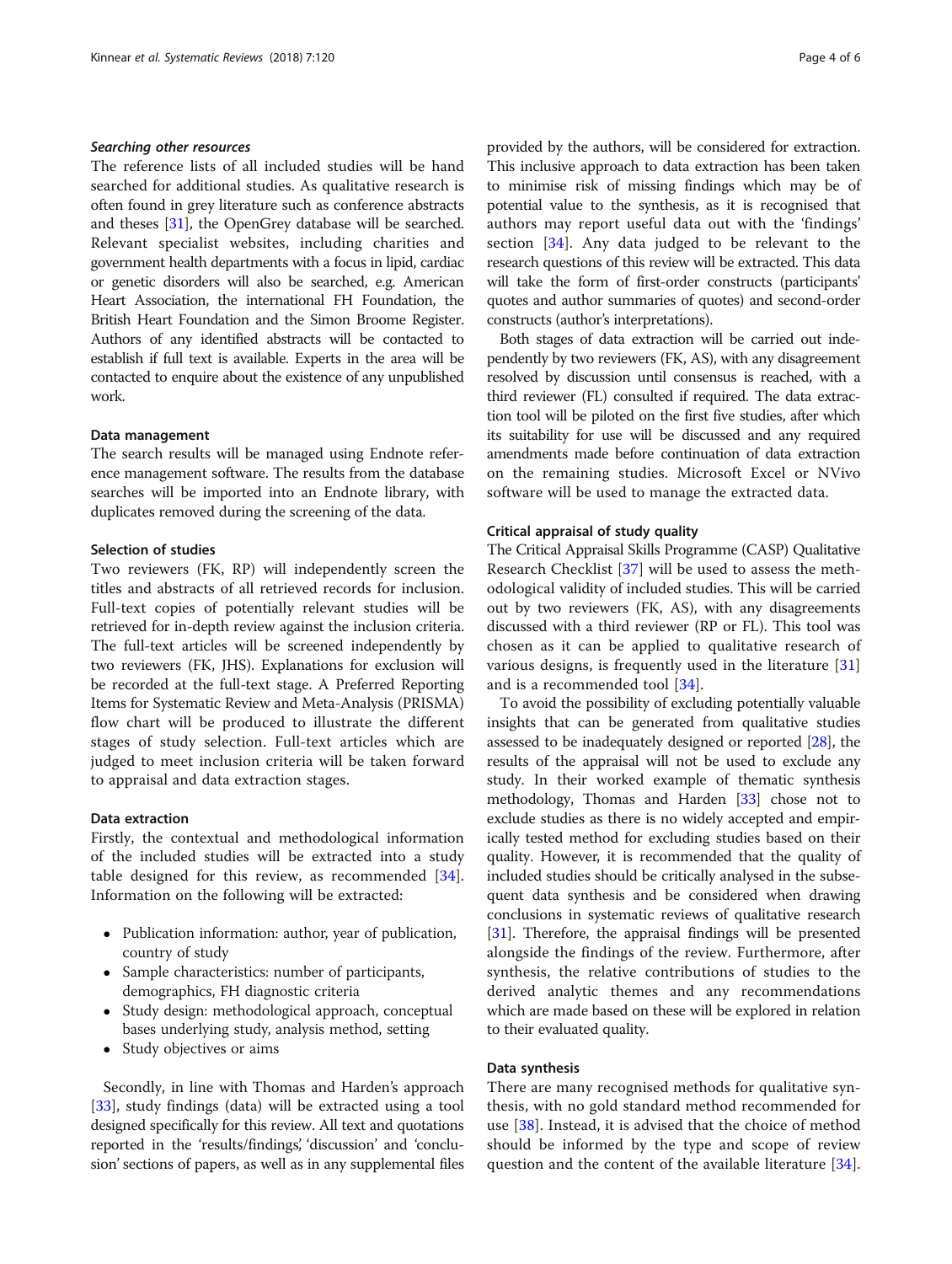<span id="page-4-0"></span>Thematic synthesis is a method developed by Thomas and Harden [\[33\]](#page-5-0) to answer questions addressing the suitability and acceptability of health promotion and public health interventions. The benefit of including the experiences and perceptions of the individuals being targeted in the interventions when assessing the effectiveness of such interventions was recognised, and thematic synthesis was developed to analyse and understand these qualitative data. The comparable research aims of this review, and its recommendation for use in qualitative systematic reviews [[34\]](#page-5-0), led to the decision to choose thematic synthesis.

Thematic synthesis is comprised of three main stages line by line coding, development of descriptive themes and generation of new analytical themes from consideration of all the available data [\[33\]](#page-5-0). Line by line analysis will be carried out on the extracted data, with each first or second order construct identified being assigned codes. These codes will be inductively created in response to the findings uncovered. This will be carried out independently by two reviewers (FK, AS) with a third reviewer (FL) consulted to resolve any disparities. The two reviewers (FK, AS) will then work in collaboration to develop initial descriptive themes and categories based upon the raw data that closely reflect the aggregative findings of the included studies. Lastly, interpretative analytical themes based upon these aggregative findings will be generated where possible by the two reviewers. This stage seeks to go beyond the original findings of the studies to generate additional understanding and aims to produce recommendations for future interventions.

# **Discussion**

Adherence to treatment recommendations is crucial for the successful management of FH and subsequent reduction in risk of CHD later in life. This review will summarise the available qualitative evidence regarding the experiences and beliefs of adults and children with FH in relation to their condition and its treatment. Common identified themes could provide a greater understanding of the beliefs and experiences which influence the extent to which individuals follow current treatment recommendations and provide an insight into perceived barriers and facilitators to adherence. The findings are intended to be used in the development of future interventions or guidelines targeting medication and lifestyle behaviours in children and adults with FH.

# Additional files

[Additional file 1:](https://doi.org/10.1186/s13643-018-0793-7) PRISMA-P (Preferred Reporting Terms for Systematic Review and Meta-analysis Protocol(s) 2015 checklist: recommended items to address in a systematic review protocol. PRISMA (Preferred Reporting Terms for Systematic Review and Meta-Analysis) is an evidence-based minimum set of terms for reporting in systematic reviews and meta-analyses. (DOCX 29 kb) [Additional file 2:](https://doi.org/10.1186/s13643-018-0793-7) Draft MEDLINE search strategy. (DOCX 14 kb)

#### Abbreviations

CASP: Critical Appraisal Skills Programme; CHD: Cardiovascular heart disease; ENTREQ: Enhancing transparency in reporting the synthesis of qualitative research; FH: Familial hypercholesterolaemia; LDL: Low-density lipoprotein; MeSH: Medical Subject Headings; PA: Physical activity; PRISMA: Preferred Reporting Items for Systematic review and Meta-Analysis; PRISMA-P: Preferred Reporting Items for Systematic review and Meta-Analysis Protocols

#### Acknowledgements

The authors would like to thank Catherine Borwick (University of Bristol) for her contribution to the search strategy and Dr. Alison Gregory (University of Bristol) and Dr. Alyson Huntley (University of Bristol) for their advice and guidance on developing protocols for systematic reviews of qualitative research.

#### Funding

This systematic review is funded by the National Institute for Health Research (NIHR) Bristol Biomedical Research Centre (Nutrition theme) at University Hospitals Bristol NHS Foundation Trust and the University of Bristol. The views expressed in this publication are those of the authors and not necessarily those of the NHS, the NIHR or the Department of Health.

#### Authors' contributions

FK, FL, AS and RP conceptualised and designed the review protocol. RS and FK developed the search strategy. FK prepared the manuscript and was supervised throughout by JHS and FL. All authors revised the manuscript and approved the final version.

#### Ethics approval and consent to participate

Not applicable.

#### Consent for publication

Not applicable.

#### Competing interests

The authors declare that they have no competing interests.

# Publisher's Note

Springer Nature remains neutral with regard to jurisdictional claims in published maps and institutional affiliations.

#### Received: 25 January 2018 Accepted: 2 August 2018 Published online: 16 August 2018

#### References

- 1. Goldstein JL, Hobbs HH, Brown MS. Familial hypercholesterolemia. In: Sciver CRA, Sly WS, Valle D, editors. The metabolic and molecular bases of inherited disease. 8th ed. New York: McGraw-Hill; 2001. p. 2863–913.
- 2. Akioyamen LE, Genest J, Shan SD, Reel RL, Albaum JM, Chu A, et al. Estimating the prevalence of heterozygous familial hypercholesterolaemia: a systematic review and meta-analysis. BMJ Open. 2017; [https://doi.org/10.](https://doi.org/10.1136/bmjopen-2017-016461) [1136/bmjopen-2017-016461](https://doi.org/10.1136/bmjopen-2017-016461).
- 3. Wong B, Kruse G, Kutikova L, Ray KK, Mata P, Bruckert E. Cardiovascular disease risk associated with familial hypercholesterolemia: a systematic review of the literature. Clin Ther. 2016;38:1696–709.
- 4. Ramaswami U, Cooper J, Humphries SE, on behalf of the FH Paediatric Register Steering Group. The UK paediatric familial hypercholesterolaemia register: preliminary data. Arch Dis Child. 2017;102:255–60.
- 5. Hovingh GK, Davidson MH, Kastelein JJP, O'Connor AM. Diagnosis and treatment of familial hypercholesterolaemia. Eur Heart J. 2013;34:962–71.
- 6. Watts GF, Gidding S, Wierzbicki AS, Toth PP, Alonso R, Brown WV, et al. Integrated guidance on the care of familial hypercholesterolaemia from the International FH Foundation. Int J Cardiol. 2014;171:309–25.
- 7. National Institute for Health and Clinical Excellence. Familial hypercholesterolemia: identification and management. (CG71). 2008. [http://](http://nice.org.uk/guidance/cg71) [nice.org.uk/guidance/cg71](http://nice.org.uk/guidance/cg71). Accessed 20 Jan 2018.
- 8. Nordestgaard BG, Chapman MJ, Humphries SE, Ginsberg HN, Masana L, Descamps OS, et al. Familial hypercholesterolaemia is underdiagnosed and undertreated in the general population: guidance for clinicians to prevent coronary heart disease: consensus statement of the European Atherosclerosis Society. Eur Heart J. 2013;34:3478–90.